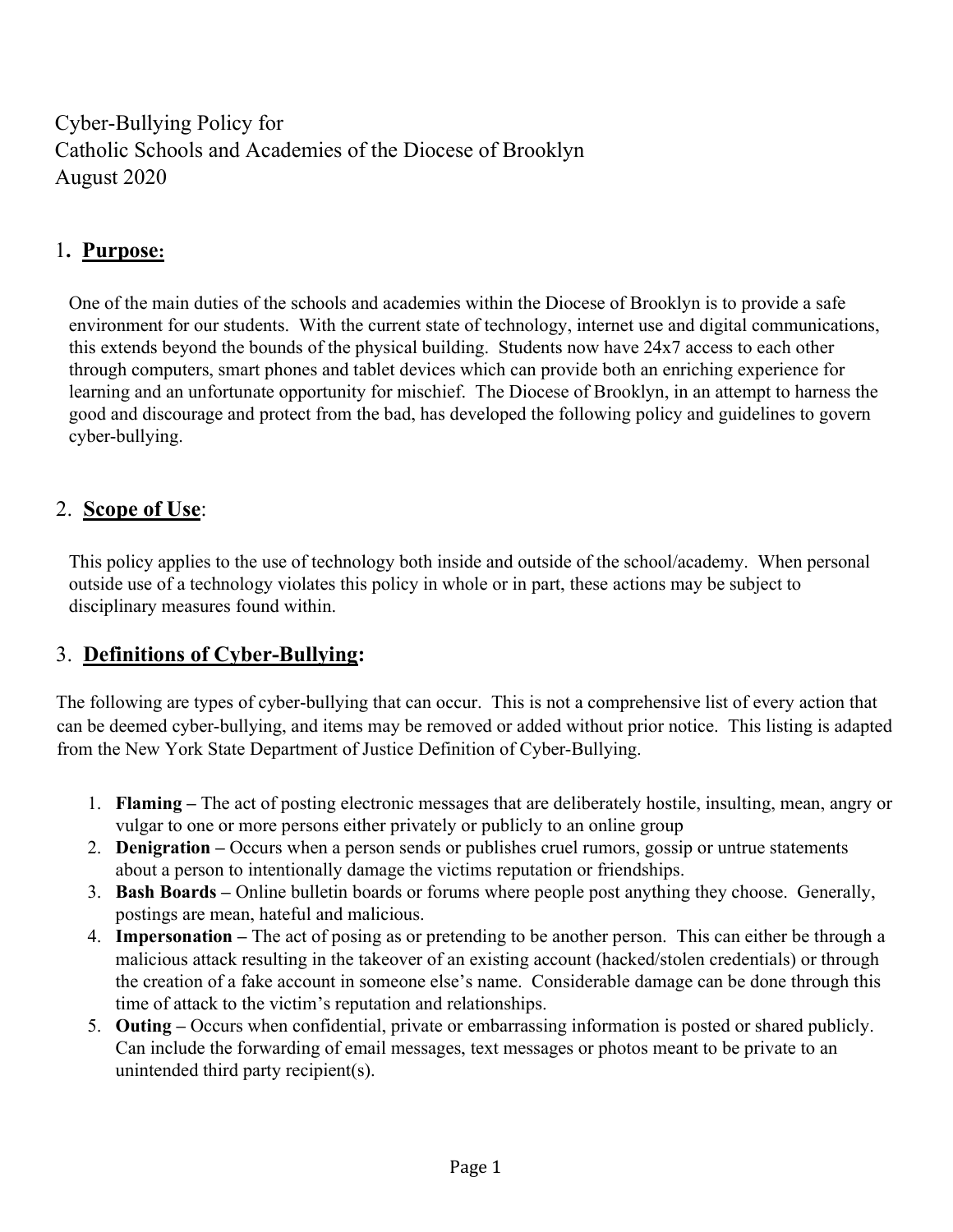- 6. Trickery The act of tricking someone into divulging personal, embarrassing or private information either publicly or to a person who then uses that information for malicious intents. Information gained can be used to blackmail, post publicly online or for person gains depending upon the information.
- 7. Exclusion An indirect method of cyber-bullying in which someone is intentionally excluded from and online group, community or activity.
- 8. Harassment The act of sending repeated insulting, hurtful, rude or vulgar message
- 9. Happy Slapping a real world attack which is recorded and then posted online. Often referred to as a practical joke by the attackers, hence the term "happy slapping"
- 10. Text Wars or Attacks When several people gang up on a victim sending the target repeated emails and text messages resulting in emotional and possibly financial damage for data and messaging costs
- 11. Online Polls potentially harmful or demeaning, they can contain malicious questions such as "Who is the ugliest person in  $8<sup>th</sup>$  grade?" or "Who do you love to hate?"
- 12. Sending Malicious Code When intentionally perpetrated with malicious intent, can be used for spying, tracking, stalking, or to harm devices or the victim themselves
- 13. Images and Videos Due to the prevalence and accessibility of camera cell phones, photographs and videos of unsuspecting victims, taken in bathrooms, locker rooms or other compromising situations, are being distributed electronically. Some images are emailed to other people, while others are published on video sites such as YouTube.
- 14. Griefing Chronically causing grief to other members of an online community or intentionally disrupting the immersion of another in their game play
- 15. Trolling Lurking or "trolling" message boards and forums for the purpose of defaming, "flaming", annoying, embarrassing or otherwise being hostile to users through public posts. The victim may or may not be known to the "troll" and "trolls" are often able to act anonymously.

#### 4. Responsibilities of the School/Academy:

In accordance with New York State Law on Cyber-Bullying, inappropriate, defamatory, or content found to be injurious to a school/academy community member may result in disciplinary action, even if done outside of school/academy premises or using devices not owned or controlled by the school/academy. All instances of such behavior must be reported immediately to the administration, who will investigate the matter and enforce the consequences deemed appropriate.

- Monitoring of communications of minors when using electronic mail, chat rooms and other forms of direct electronic communication
- Unauthorized disclosure, use, and dissemination of personal information regarding minors; and
- Measures restricting minors' access to materials harmful to them
- Educate students on cyber-bullying to encourage them to identify bullying behavior, avoid exhibiting the behavior and keep themselves from being the victim of bullying behavior.
- Provide guidance and counsel students on both sides of the conflict.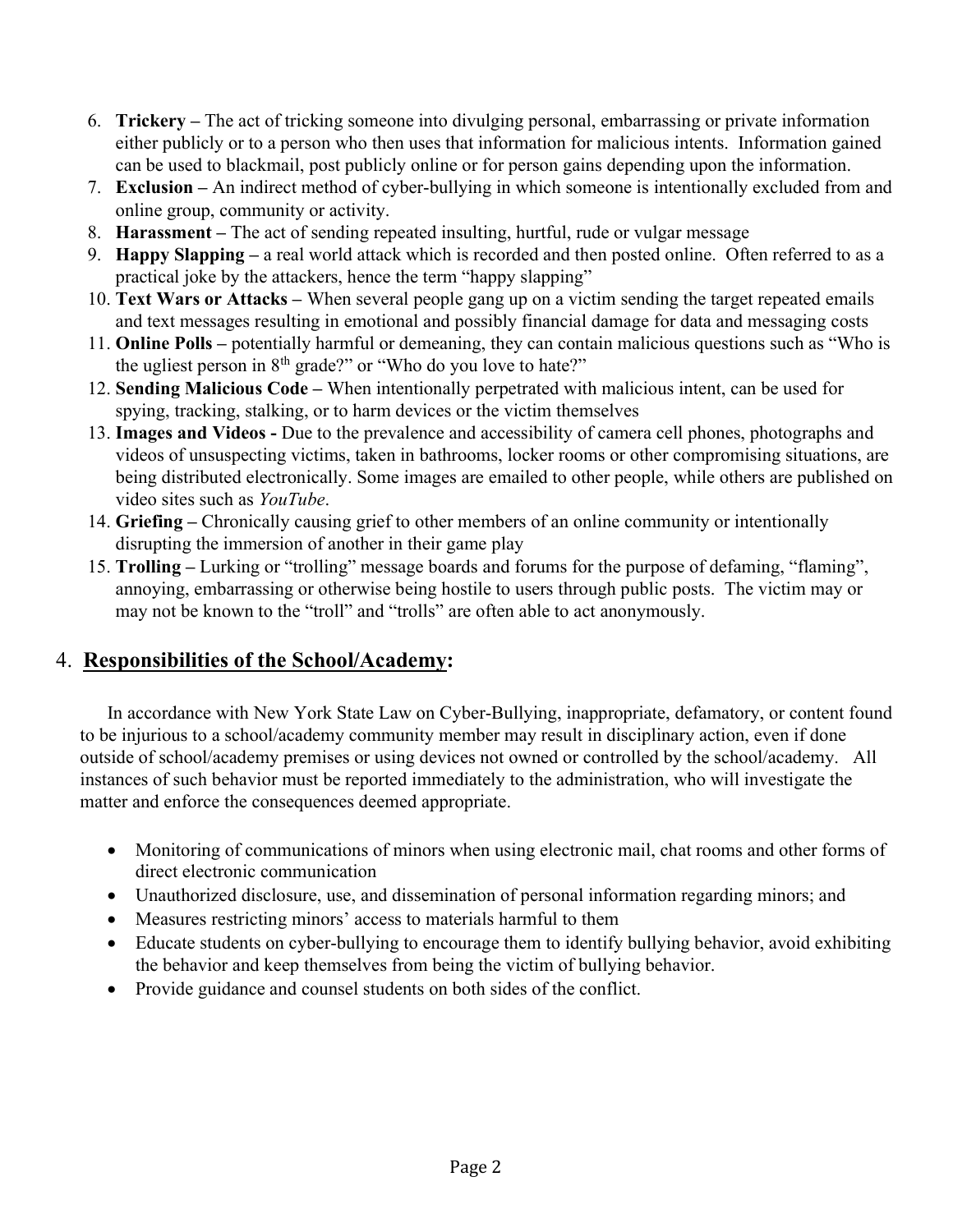School/Academy administrators, faculty and staff are responsible to ensure activities involving students do not harbor or promote cyber-bullying in any way. Inadvertent exclusion or inappropriate comments that go unseen can quickly become a serious situation. What may seem like a harmless joke in class or online could begin a cycle of bullying, or be a sign of something much larger that has been going on.

#### 5. Responsibility of Students:

 As a member of the Diocese of Brooklyn community, students are expected to act in accordance with the tenants of the Catholic Church. This includes conducting yourself in an appropriate manner in the digital realm and treating others and yourself with respect, kindness and understanding. It is imperative for each student to ensure that this is protected for both themselves and other members of their school/academy community. The following are guidelines to help students protect themselves and others and recognize situations and how to handle them.

# Protecting Yourself from Cyber-Bullying and Cyber-Attacks

- Do not share personal information over the internet that could be used to facilitate an attack
- Never share account credentials with anyone other than your parents or guardians
- If you are being harassed by someone, report the user to the appropriate administrator (such as Facebook or Twitter), tell your parent/guardian immediately and do your best to take screenshots or print the offensive material to document the incident
- If the person is a member of your school/academy community, also inform the school of the incident providing any documentation that you can
- Block users who engage in bullying behavior from contacting you
- Set social media accounts such that posts need approval before they can be seen publicly on your page (Facebook, Twitter, Instagram, etc.)
- Do not engage others who are looking to "bait" you into an altercation. This is often a tactic to lure victims into revealing information that is then used for the attack
- Avoid aggressive behavior that could provoke others to retaliate

### Protecting Others from Cyber-Bullying

- Do not participate in any of the behaviors outlined in the definition above
- When communicating digitally, be mindful to show respect and understanding
- Refrain from using derogatory, defaming, embarrassing or vulgar language when communicating
- Report any aggressive behavior observed to the appropriate administrator, and your parent or guardian
- If it involves members of the school/academy community, inform the school as well with any documentation you can provide
- Discourage others who may be thinking, planning or talking after the fact about cyber-bullying or attacks they have/will engage(d) in